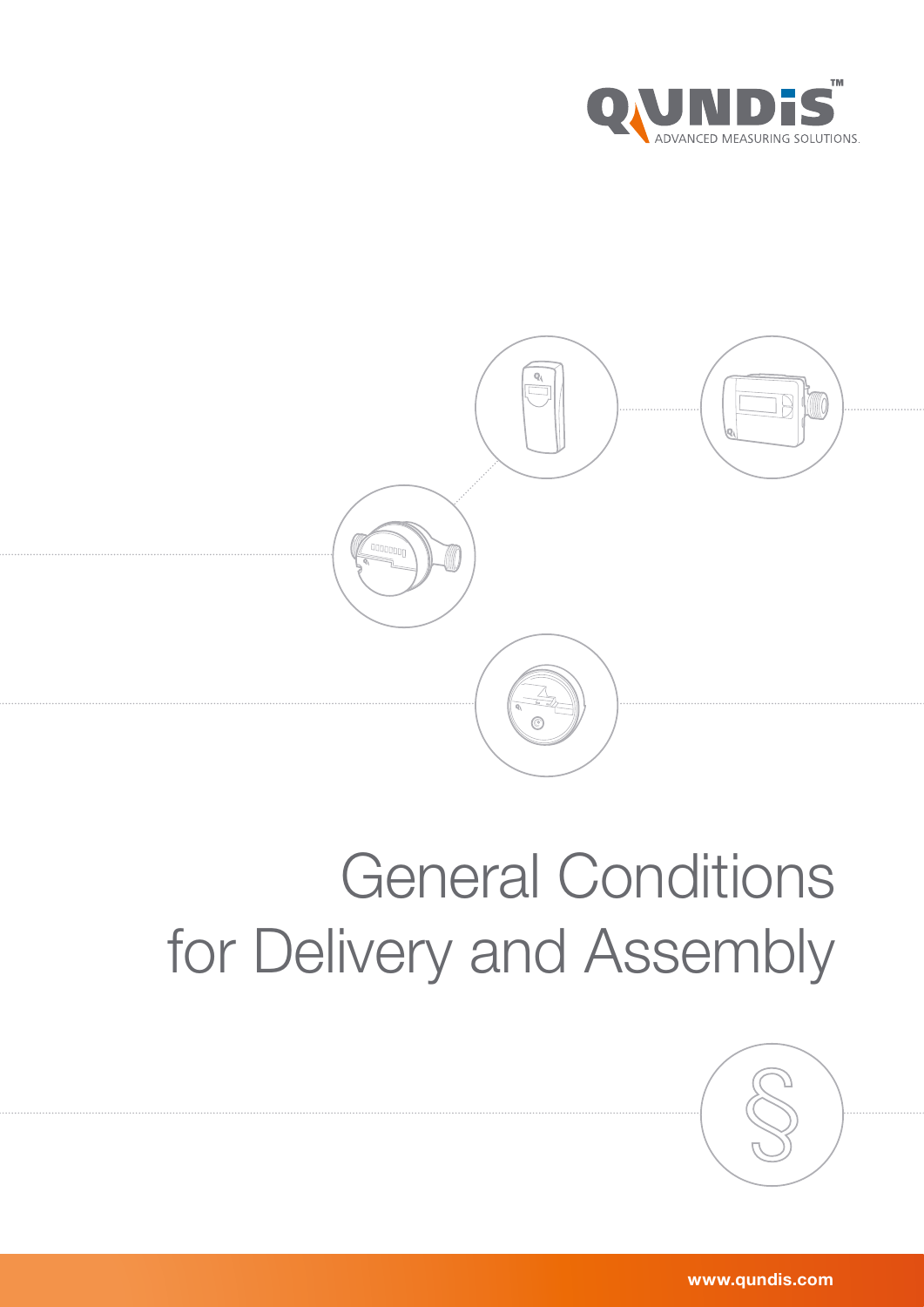

## General Conditions for Delivery and Assembly

#### 1. Validity and conclusion of contract

- 1.1 Our General Terms and Conditions of Delivery and Assembly shall apply in the most recent version on the date of the respective conclusion of contract for all of our performance and delivery. In addition our service rates apply in the current version at conclusion of the contract. Additionally the special conditions OEM apply for the manufacture and delivery of products by us on order of the customer with this name, brand or other marking as OEM products.
- 1.2 Our General Terms and Conditions of Delivery and Assembly and our service rates, each in the most recent version on the date of the conclusion of contract, also apply for future business with the customer.
- 1.3 The regulations outlined in Section 1.1. shall apply exclusively. The General Terms of Trade of the Customer will not become part of the agreement even if we do not expressly contradict these
- 1.4 Our offers are non-binding. Only after receipt of the written confirmation of order, the contract is regarded as concluded. The scope of our performance shall be set down exclusively by our written confirmation of order, including the written appendices thereto.
- 1.5 Supplementary agreements and changes shall only come into effect upon our written confirmation. This shall also apply to the waiver of the aforementioned provision.
- 1.6 Our fulfillment of the contract with respect to parts subject to governmental export regulations shall be subject to the condition that the required licenses are issued to us.
- 1.7 The documents and information delivered and made by us such as pictures, drawings, weights and measures are only binding if we have expressly specified them as an element of contract or make specific reference to them.
- 1.8 We reserve all rights of ownership and copyrights to all supplied information and documents (e.g. samples, cost estimates, drawings, documentation) - including in electronic form; they may not be made available to third parties without our express written consent.
- 1.9 Written form may be replaced by fax, but cannot be replaced by the electronic form pursuant to Sec. 126a German Civil Code or the text form pursuant to Sec. 126b German Civil Code.
- 1.10 These General Terms and Conditions for Delivery and Installation do not apply to consumers in accordance with § 13 BGB (German Civil Code).

#### 2. Prices and payments

- 2.1 Our prices shall apply ex Works exclusive of packaging, loading and additional VAT in the statutory amount.
- 2.1.a In the case of delivery within the European Union, customer must provide us in good time prior to the contractually agreed delivery date with his VAT identification number as proof of his exemption from VAT. In the event that such notification is not given or not given in good time, we reserve the right to charge the appropriate VAT.
- 2.1.b In the case of delivery outside of the European Union we are entitled to charge VAT in the statutory amount after delivery if customer does not send us a proof of exportation within one month after shipment.
- 2.2 Cost estimates are non-binding.
- 2.3 Unless otherwise agreed, the customer shall effect the payment within 14 days after receipt of the invoice.
- 2.4 Assembly, repairs and other services are invoiced at the respective current rates that are available from us on request.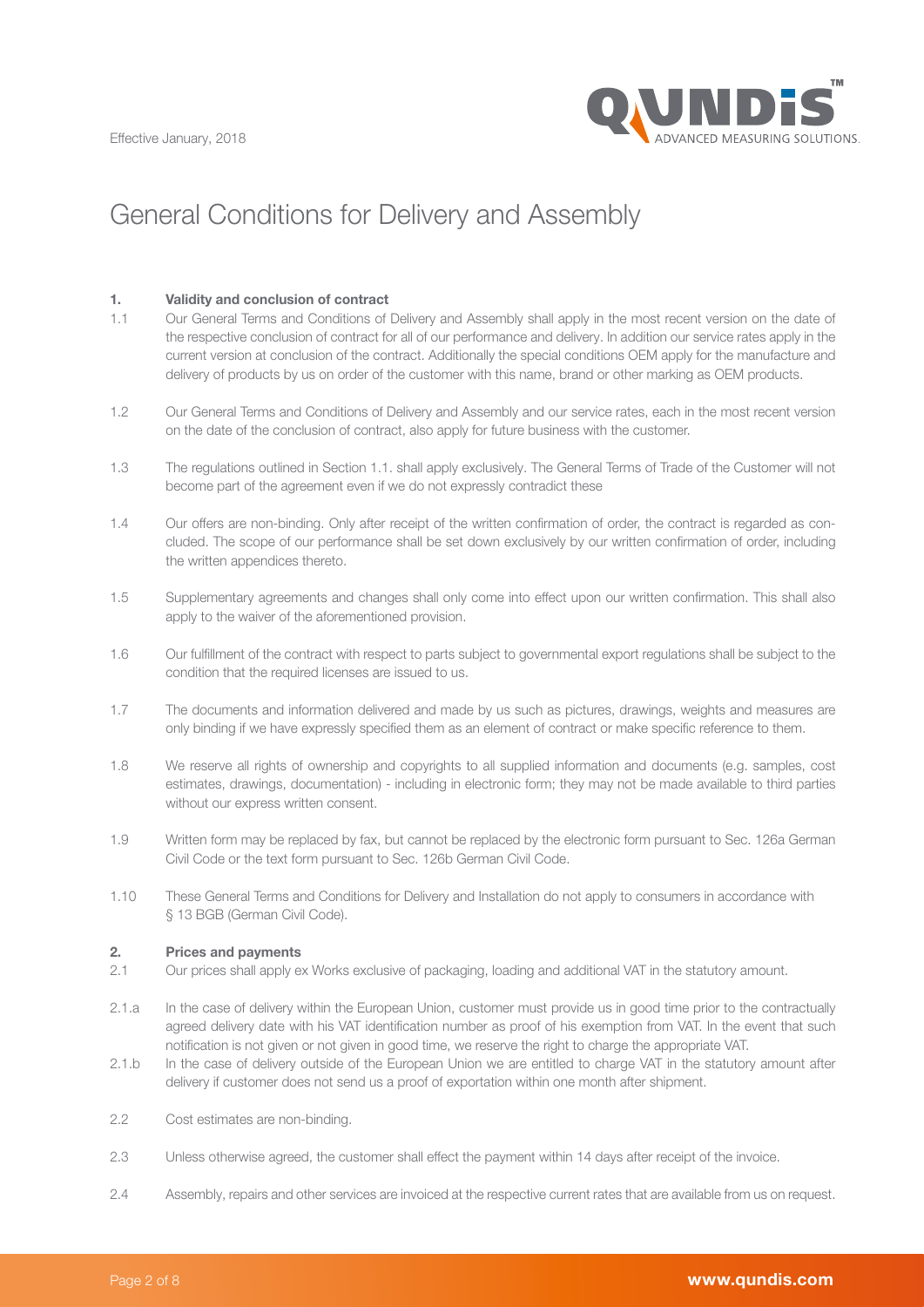

Work outside the normal working hours is subject to supplementary charges. Travel and waiting times are considered as working time.

- 2.5 Payments are to be made without any deduction to one of our accounts.
- 2.6 The customer may only offset or withhold payment with counterclaims whose legal basis or amount are not disputed or are final and absolute.
- 2.7 Our receivables are due with the receipt of our invoice. The Customer is in arrears 14 days after the receipt of the invoice without any additional reminder. In this case, the Customer is obligated to pay 9 percent default interest above the currently applicable basic interest rate. We expressly reserve the right to assert higher damage.
- 2.8 The prices of an offer shall only apply for orders for the full scope of the offered performance.
- 2.9 The customer is entitled to pay by cheque or bank draft if this has been expressly agreed with us. Bills of exchange and cheques will only be accepted on account of payment. Collection and discount expenses shall be borne by the customer.
- 2.10. In exceptional cases, if we have explicitly declared in writing that we agree to partial payments, the balance payments shall become due if the customer is in default with an installment in full or in part for longer than 14 days. A separate reminder is not required.

#### 3. Performance, Transfer of Risk, Acceptance

- 3.1 We reserve the right to reasonable partial performances.
- 3.2 Deliveries are EXW ex-production site as per Incoterms 2010 unless otherwise agreed.
- 3.3 In case of work performance the risk will be transferred to the customer with the acceptance of such work performance. If the customer takes over the transport of the item from the point of manufacture to the site of its use, the customer shall bear the risk for the duration of the transport.
- 3.4 The provisions for the transfer of risk shall also apply if partial deliveries are made or other services are to be performed by us.
- 3.5 Should a delivery or the acceptance of goods be delayed or not be effected due to circumstances outside the scope of our responsibility, the Customer shall bear all risks of the goods from the day that we notify him that they are at his disposal and ready for transport. We agree to take out the insurance demanded by the Customer at his expense.
- 3.6 Notwithstanding his rights under section 8 hereof, the customer may not refuse the acceptance of the performance in the event of insignificant defects or deviations in volume.
- 3.7 The customer is not entitled to return the goods which have been delivered in accordance with the contract.
- 3.8 If the shipment is delayed at the customer's request or for reasons for which he is responsible, or if we have agreed with the customer that the he has to accept the goods, and if the acceptance is delayed owing to circumstances for which the customer is responsible, we are entitled to charge the customer storage costs for each month amounting to 0.5 % of the relevant order volume, beginning with the month after notification of the readiness for shipment, however not more than 5 %. The proof of higher or lower storage costs remains unaffected. In addition, in the event of default of accepting delivery of goods, the consequential additional expenses will be charged pursuant to § 304 BGB (German Civil Code).
- 3.9 Release orders have to be accepted by the customer within 4 months after expiry of the contractual term. If the customer fails to accept the goods, he shall be in default on expiry of the deadline without further reminder. In this case we are entitled to request compensation for any damages due to the delay in acceptance. After stipulating a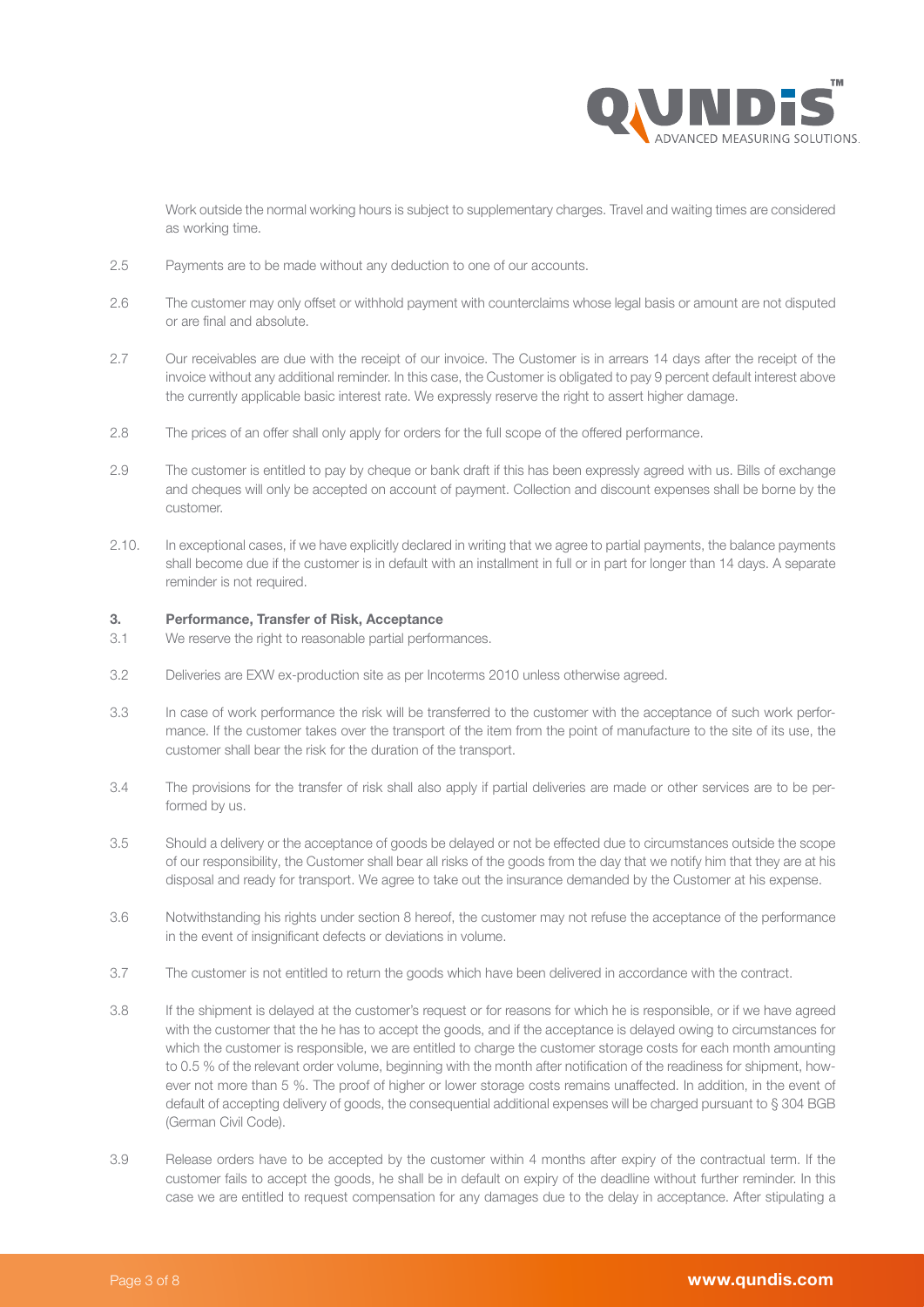

reasonable extension period, we may additionally withdraw from the contract or demand compensation instead of the performance.

#### 4. Retention of title

- 4.1 Ownership to the subject of delivery shall not pass to the customer until payment has been made in full. If the validity of this retention of title is subject to certain conditions or special formal requirements in the country of destination, the customer shall ensure that they are fulfilled.
- 4.2 The customer may not pledge, sell or assign as security the subject of delivery prior to the passage of title. In the event of pledges and seizures or other orders by third parties, the customer must inform the third party of our title and notify us without undue delay.
- 4.3 In the event of actions on the part of the customer in breach of contract, including, but not limited to, default of payment, we shall be entitled to repossession following a notice of default. In this case the Customer shall be obliged to return the goods. Neither the enforcement of the retention of title nor the pledge of the subject of delivery by us shall be deemed to be a rescission of contract.
- 4.4 An allowed motion for opening the insolvency proceedings on the assets of the Customer shall entitle us to cancel the contract and to demand immediate return of the goods.
- 4.5 If customer is residing in the Federal Republic of Germany, the following shall apply in addition to the foregoing:
- 4.5.a By way of derogation from section 4.1 hereof, we reserve ownership to the subject of delivery until all of our claims against the customer within our ongoing business relationship have been satisfied.
- 4.5.b By way of derogation from section 4.2 hereof, the customer is entitled within the scope of his normal business transactions, to resell the subject of delivery for which we reserve ownership under the following conditions: He must resell the subject of delivery under retention of title if the subject of delivery is not immediately paid in full by the third-party customer. There shall be no entitlement to a resale if the customer is in default of payment. The customer hereby assigns the claims arising under the resale or under any other legal grounds to us to secure our claims. In the event that the reserved goods are processed and co-ownership is created, the assignment shall only encompass the percentage of claims corresponding to our co-ownership.
- 4.5.c The customer shall remain entitled to collect the claims assigned to us after their assignment for as long as he complies with his payment obligations to us in accordance with the terms of this contract. We may demand at any time that the customer discloses the assigned claims and the debtors thereof, provides us with all information necessary for collecting such claims, delivers to us the documents pertaining thereto and informs the debtor of the assignment.
- 4.5.d Processing of the reserved goods by the customer shall always be effected on our behalf. If the reserved goods are blended, bonded or processed with items to which we do not own a title, we shall acquire co-ownership at the ratio of the invoiced value of the reserved goods to the other processed items at the time of processing. If our goods are blended, bonded or processed with other movables to a single item and if the other item is to be viewed as the main item, it shall be deemed that the customer shall transfer proportionate co-ownership to us, provided that he is the owner of the main item. The customer shall act as custodian of the property or joint property for us. In all other respects, the same provisions shall apply for the item created by processing, bonding or blending as for reserved goods.
- 4.5.e We undertake to release the securities to which we are entitled to the extent that the invoice value of all securities which can be realised exceeds not just temporarily the total amount of all our claims by more than 10 %.
- 4.5.f Provided that the subject of our deliveries are firmly connected to the ground or have been integrated into a building, such connection or integration shall only take place for temporary purposes.

#### 5. Term of performance

- 5.1 Compliance with the agreed performance term requires that all commercial and technical issues between the customer and us have been settled and that the customer has performed all of his obligations. If this is not the case, the performance term shall be extended accordingly. The foregoing shall not apply if the delay is our responsibility.
- 5.2 Compliance with the performance term is subject to the condition that deliveries to us are correct and on time. We shall notify the customer of any foreseeable delays.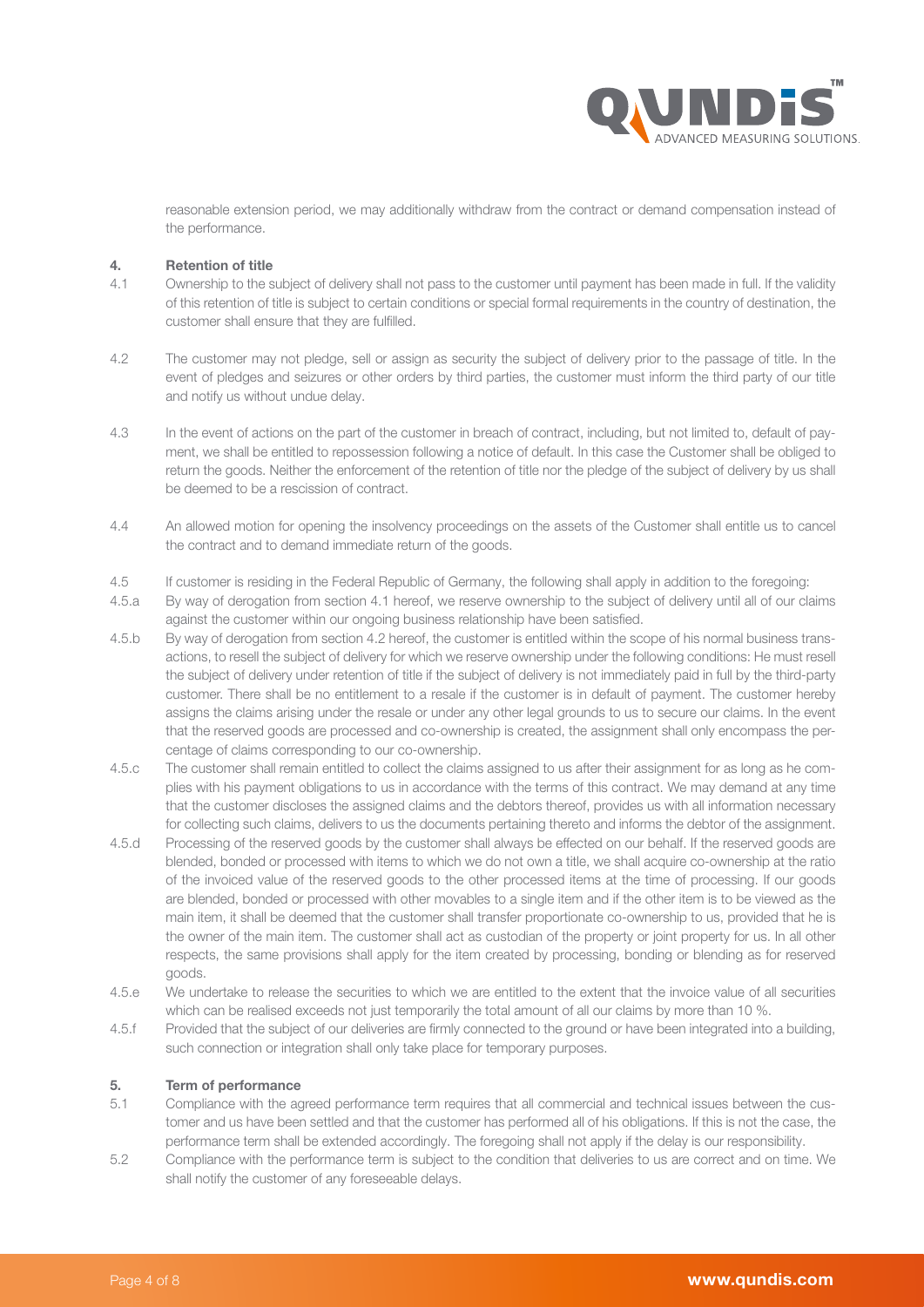

- 5.3 The performance term has been honoured if notice of the readiness for shipment has been given. If acceptance must be made, the acceptance date or, alternatively, our notice of the readiness for acceptance shall govern timeliness.
- 5.4 If non-compliance is attributable to force majeure, labour disputes, delays in procuring government licences or other events outside our scope of influence, the performance term shall be reasonably extended. We shall inform the customer of foreseeable delays.
- 5.5 If the dispatch or the taking over of the goods is delayed for the Customer's reasons, the Customer will be charged for the consequentially accruing additional costs. We reserve the right to assert further damage compensation claims.
- 5.6 We reserve the right to dispose of the subject of delivery if the customer has allowed a reasonable period for delivery or acceptance set by us to expire, and to supply the customer in a reasonably extended period.

#### 6. Delays in performance, impossibility

- 6.1 In the event of partial performance the Customer shall only be able to withdraw from the contract if the partial performance is verifiably of no interest to him. If this is not the case, the customer must pay the prices according to the terms of contract attributable to the partial delivery. Otherwise, section 9 shall apply. If impossibility occurs while the customer is in default of acceptance or because of customer's fault, he shall remain obliged to provide consideration.
- 6.2 If the responsibility for impossibility is not to be borne by either party, we are entitled to claim a part of the remuneration corresponding to the work performed by us.
- 6.3 Within the scope of the statutory provisions, the customer is entitled to rescind the contract.
- 6.4 Any further claims because of a default in delivery shall be governed exclusively by section 9.

#### 7. Acceptance

- 7.1 In the case of the rendering of work services, the Customer is only entitled to refuse acceptance if there is a major defect in our service which would nullify or significantly reduce the usual and/or contractually presumed use of the service and/or its value. If the work contains defects not entitling the customer to refuse acceptance, acceptance shall be made under the reservation that the defects are rectified.
- 7.2 Refusals of acceptance, objections to acceptance or reservations against acceptance must be made immediately in writing, accompanied by the designation and description of the reported defect.
- 7.3 The use of the subject of delivery by the customer shall be regarded as acceptance.

#### 8. Claims for defects

- 8.1 The following provisions also apply to legal defects or defects of quality:
- 8.1.a Claims for defects by the customer are based on the assumption that he has properly adhered to the examination and complaint stipulations as outlined in § 377 German Commercial Code.
- 8.1.b At our discretion we shall deliver a defect-free item or remedy the defect, provided the subject of delivery is proven to have already been defective upon the passing of risk pursuant to section 3. The customer shall notify us immediately of any defects in writing stating and describing the reported defect. We have the right to retain the title to parts replaced as part of the exchange procedure.
- 8.1.c Defect claims are not generated as a result of causes which are attributable to a breach of duty on our part, for instance: Normal wear and tear, excessive usage, unprofessional intervention or maintenance by the customer or third parties, incomplete or incorrect information supplied by the customer, improper operation, assembly or startup, wrong or negligent handling, improper maintenance, use of unsuitable operating materials/substitute materials, defective construction work, unsuitable subsoil, hazardous ambience conditions unknown to us, chemical, electro-chemical or electrical influences, changes to the subject of delivery made without our consent.
- 8.1.d The customer must provide us with the required time and opportunity for subsequent performance. If we are not provided with this opportunity, we shall not be liable for any resulting consequences.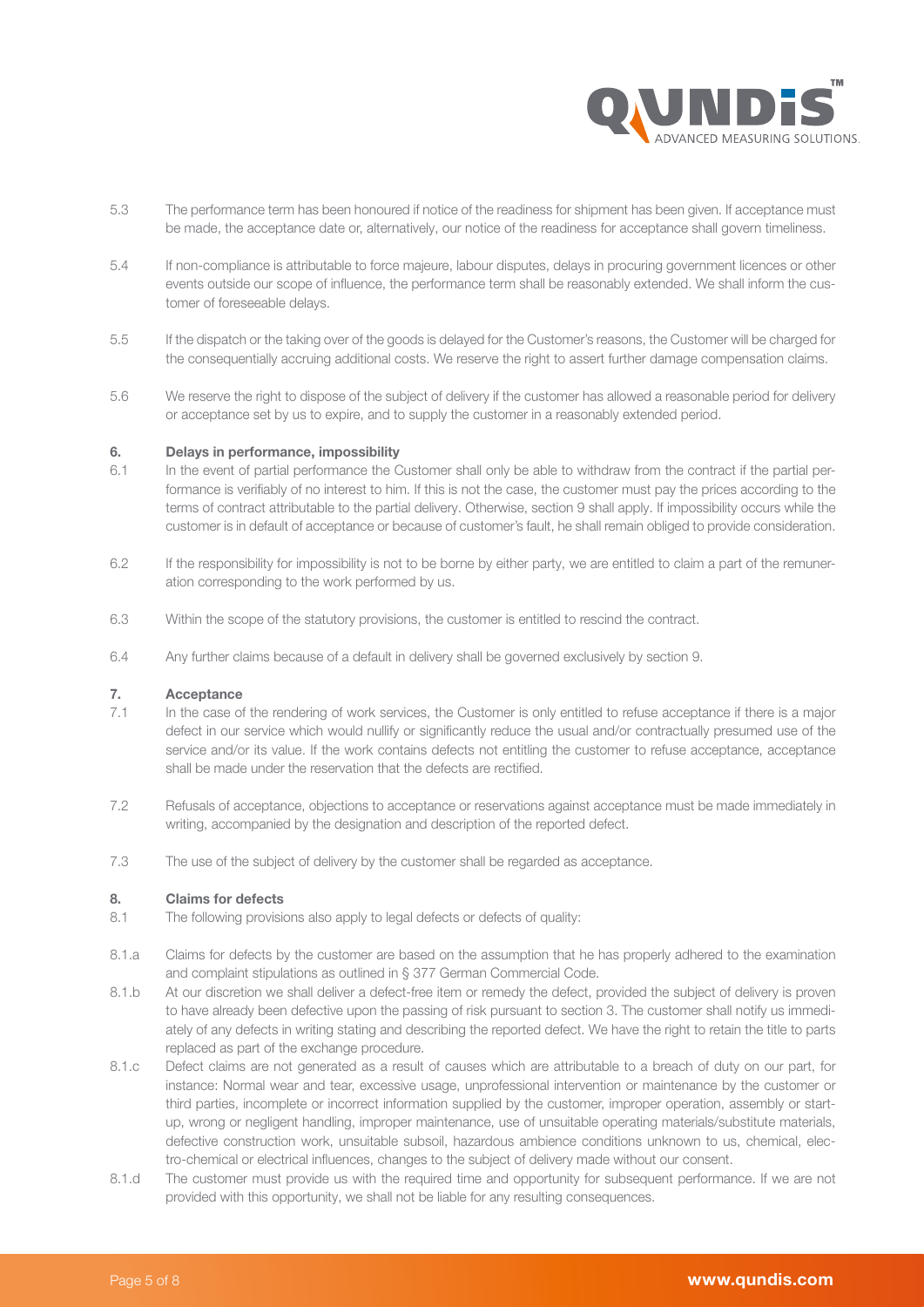

- 8.1.e In the event of remedial work we shall bear all of the costs required for the purpose of rectifying the defect, particularly transport and travel costs and the costs of labour and materials, provided these costs are not increased because the subject of delivery was moved to a site other than the place of performance.
- 8.1.f In the case of culpable responsibility for the defects on the part of the Customer, especially due to non-adherence to his obligations with regard to the avoidance and limitation of damage, we are entitled to claim corresponding damage compensation relative to the culpable responsibility of the Customer after fulfilment.
- 8.1.g The right of the Customer to withdraw from the contract is based on the statutory regulations. If only a minor deficiency exists, the Customer only has a right to reduce the contract price.Otherwise, the right to a reduction of the contract price shall be excluded.
- 8.1.h For assembly, repair and other services, section 13.9 shall apply instead of section 8.1.g.
- 8.1.i If the use of the subject of delivery within the periods set down in sections 11 results in the infringement of intellectual property rights or copyrights, we shall generally procure the right to continued use for the customer or alter the subject of delivery in such manner that an infringement of the intellectual property or copyright no longer exists. If this is not possible under commercially reasonable terms or within a reasonable period, the parties shall be entitled to rescind the contract. We shall indemnify the customer within these periods against undisputed or final and absolute claims of the owners of the intellectual property rights.
- 8.1.j Subject to section 9, our obligations described in section 8.1.i. are final and conclusive in case of infringements of intellectual property and copyrights.
- 8.1.k The claim to subsequent performance for infringements of intellectual property rights and copyrights shall only exist if
	- the customer informs us immediately in writing, stating the designation and description of the alleged infringements of intellectual property rights or copyrights,
		- the customer reasonably supports us in the defence against asserted claims or enables us to carry out the modifications pursuant to section 8.1.i.,
		- we are reserved the right to undertake all defensive measures, including out-of-court settlements,
		- the infringement of intellectual property or copyrights is not based on instructions or specifications provided by the customer,
		- the infringement of intellectual property or copyrights was not caused by the fact that the customer autonomously modified the subject of delivery or used it in a manner not conforming to the terms of contract.
- 8.2 All further claims for defects under warranty (including, but not limited to, compensation for damages not occurring to the subject of delivery itself) are governed exclusively by sections 9 and 13.9.
- 8.3 In case used products are sold, all claims because of defects shall be excluded unless statutory liability applies.

### 9. Liability

- 9.1 Our liability for damages, regardless of legal grounds, in particular due to impossibility, default, defective or incorrect delivery, breach of contract, infringement of duties during contract negotiations and/or tort, insofar as it is at fault in any case, shall be restricted in accordance with this § 9.
- 9.2 In the case of minor negligence our organs, legal representatives, employees or other agents we are not liable to the extent that this does not involve a breach of significant contractual obligations. Key elements of the contract are the obligation to deliver in a timely manner and install the goods delivered free of legal defects to the extent that such material defects more than insignificantly impair its functional performance or performance capability as well as consultancy services, protection and care to enable the ordering party to use the goods delivered in accordance with the contract or the protection of life and limb of the ordering party's staff or his property to prevent major damage or injury.
- 9.3 In so far as we are liable for damages on the grounds of and in accordance with Section 9.2, this liability is limited to damage which we could have foreseen when concluding the contract as a possible consequence of a contractual infringement or which were or should have been known by applying due care and attention. Furthermore, direct damage and consequential damage resulting from defects in the item supplied are only subject to compensation in so far as such damage is typically to be expected when using the item supplied as stipulated. Our liability for the loss of or changes to data shall be limited to the typical expense of restoration that would have accrued through making regular backup copies in accordance with the risk.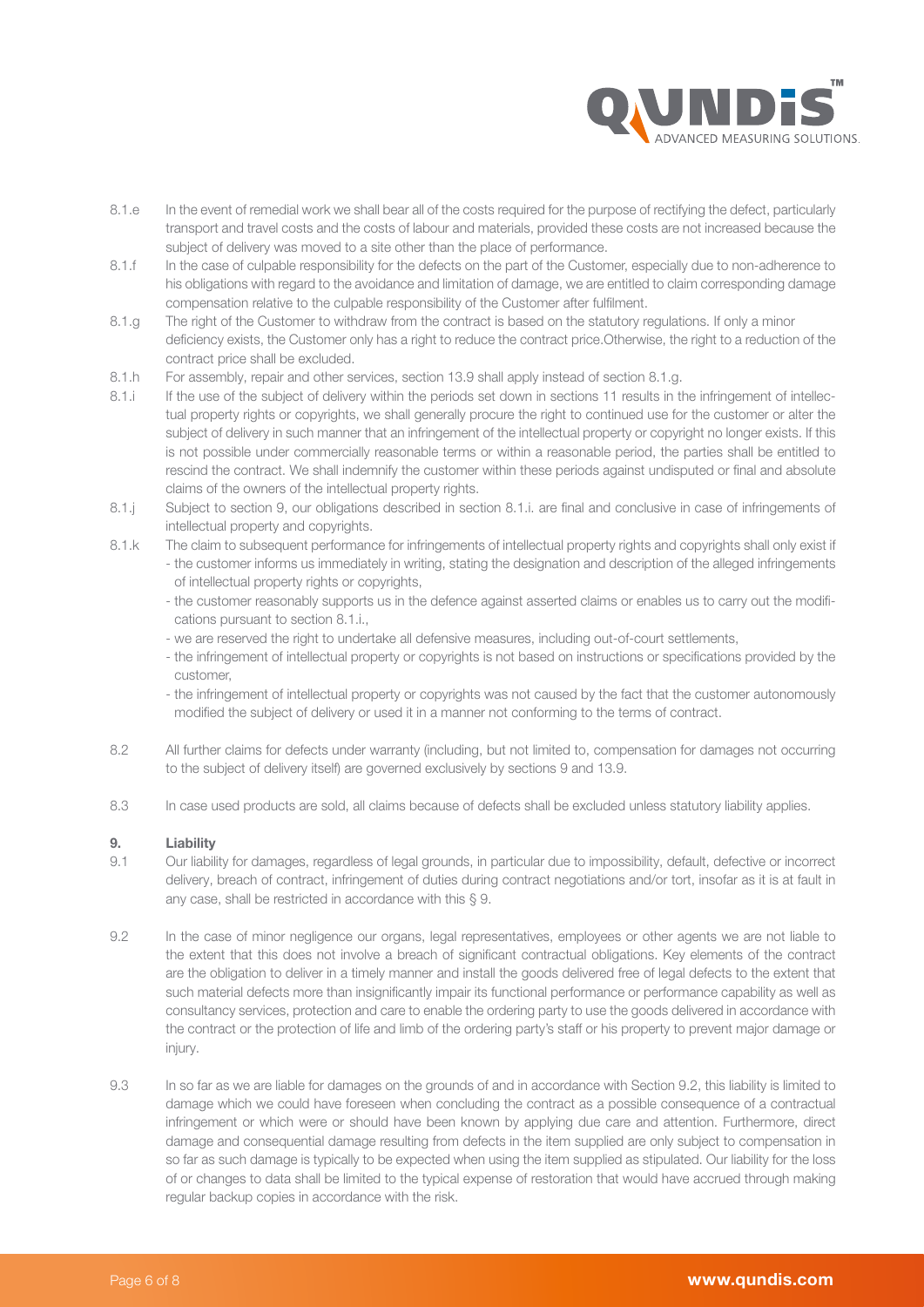

- 9.4 The compensation for purely pecuniary loss shall be limited by the general principles of good faith, for instance if the amount of loss lies unreasonably above the amount of the order and the amount of damage.
- 9.5 The aforementioned exclusions of liability and limitations of liability shall apply to the same extent to our organs, legal representatives, employees or other agents.
- 9.6 In so far as we provide technical information or act as a consultant and this information or advice is not part of the contractually agreed scope of services owed by us, this is done free of charge and with the exclusion of any liability.
- 9.7 The limitations of this Section 9 do not apply to our liability with regard to wilful conduct or gross negligence, for guaranteed features, due to injury to life, body or health, or in accordance with product liability laws.

#### 10. Insurance claims

 To the extent we have direct claims as a joint policyholder against the customer's insurer with respect to the subject of delivery, the customer hereby gives his consent to the assertion of such claims.

#### 11. Period of limitation

- 11.1 Customer's claims for defects lapse in 12 months after the transfer of risk unless otherwise agreed. Notwithstanding the aforementioned period, the limitation period for defects of products of Product Groups Q caloric 5 (heat cost allocators) and Q heat 5 (heat meters) amounts to 4 complete calendar years starting with the 1st day of the year that follows the transfer of risk. If the contractual object is a building or an object that, in conformity with its customary manner of utilization, has been used as a building and which caused the defect (building material), the statute of limitations is five years as of delivery or acceptance.
- 11.2 All other claims by the customer, regardless of the legal basis of claim, shall be barred 12 months as of the passing of risk.
- 11.3 Claims for damages of the Customer that arise due to deliberate or grossly negligent behaviour that involve injury to life, limb or health and are subject to a statute of limitation under the German law on product liability lapse but solely in accordance with legal regulations.

#### 12. Assembly, Repairs and Other Services

For assembly, repairs and other services , the following provisions shall apply in addition:

- 12.1 The customer has to inform our staff at his own expense about existing safety regulations and safety hazards and has to take all necessary measures to protect persons and property at the workplace.
- 12.2 The customer has to support our staff to the extent required at his own expense in the execution of the works and to provide the required assistance, such as preparation of the site, provision of tools and lifting equipment, provision of water and electricity, etc.
- 12.3 The assistance provided by the customer has to ensure that our staff can start with their work immediately after their arrival and without delay until the inspection.
- 12.4 If the customer does not meet his obligations, we are entitled, however not obliged, to carry out the tasks instead of him and at his expense.
- 12.5 If our performance cannot be carried out by us on grounds for which we are not responsible, the customer shall compensate us for already rendered performance and any incurred time and expense.
- 12.6 Replaced parts remain our property. We reserve the right to forego our property of the replaced parts against payment by the customer.
- 12.7 Should the performance perish or deteriorate prior to acceptance through no fault on our part, the customer shall pay us the price minus any savings in expenses.